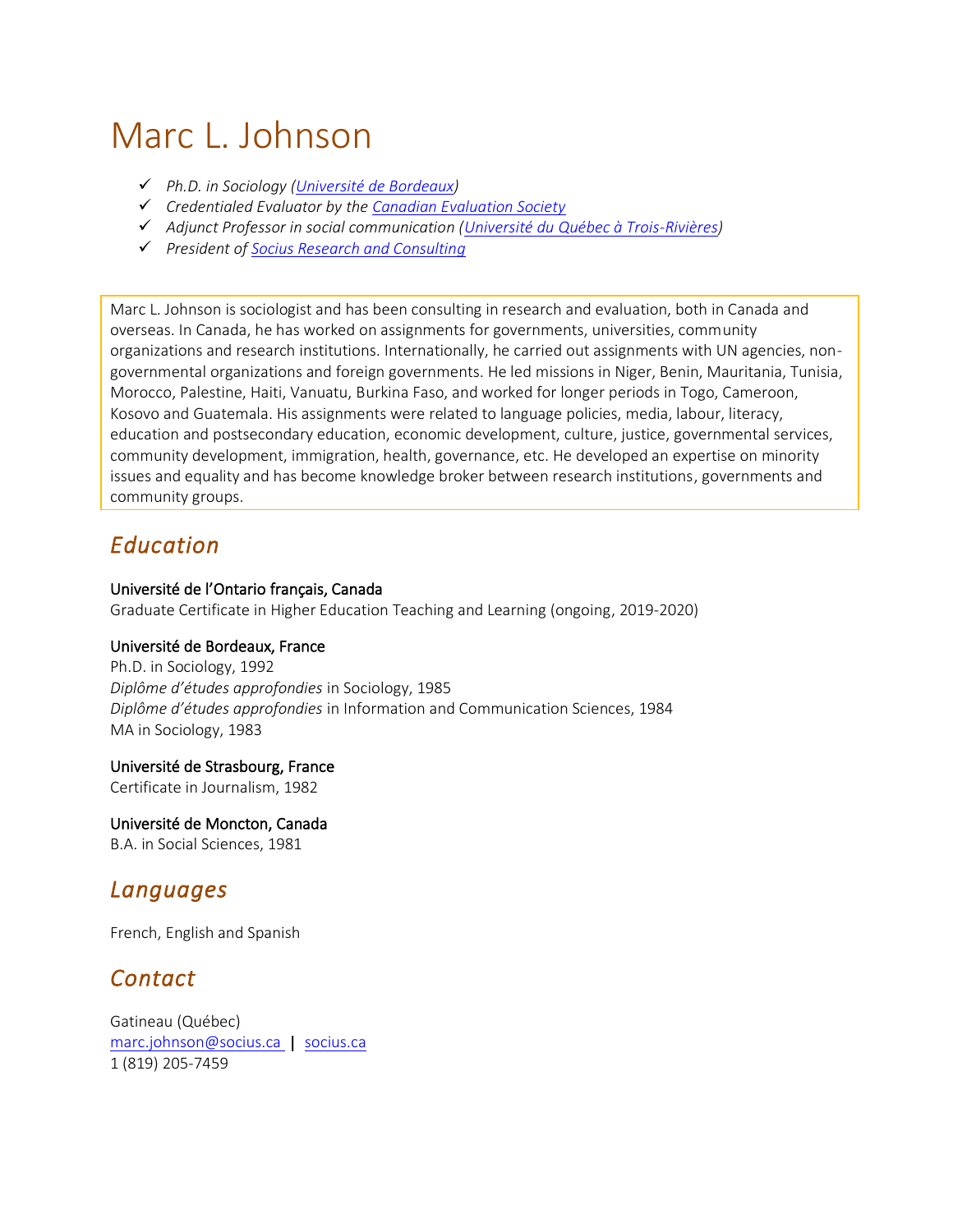## *Work History*

My work experience can be summarized in two intersecting professional paths, as academic and as consulting sociologist.

|               | Academic                                                                                                                                                                                                                                                                                             |               | <b>Consulting Sociologist</b>                                                                                                                                                                                                                                            |
|---------------|------------------------------------------------------------------------------------------------------------------------------------------------------------------------------------------------------------------------------------------------------------------------------------------------------|---------------|--------------------------------------------------------------------------------------------------------------------------------------------------------------------------------------------------------------------------------------------------------------------------|
| 2017-<br>2020 | Université de l'Ontario français (Toronto),<br>member of the team implementing this<br>new university:<br>- Program Development Officer (2017-<br>2018)<br>- Director for the Carrefour francophone du<br>savoir et de l'innovation project (2019)<br>- Director of Curriculum Development<br>(2020) | 2006          | Socius Research and Consulting (Gatineau),<br>President: assignments in education, official<br>languages, immigration, community<br>governance, collaborative research, health<br>services and knowledge brokering. Missions in<br>Vanuatu and Burkina Faso.             |
| 2014-<br>2017 | University of Ottawa, Faculty of Education,<br>Lecturer in Program Evaluation, within the<br>Graduate Diploma in Program Evaluation.                                                                                                                                                                 |               |                                                                                                                                                                                                                                                                          |
| 2015          | Carleton University, School of Public Policy<br>and Administration (Ottawa), Lecturer in<br>Program and Policy Evaluation, within the<br>Philanthropy and Nonprofit Leadership<br>Program.                                                                                                           | 2011-<br>2013 | Universalia Management Group (Ottawa),<br>Senior Consultant in research and evaluation<br>and Lead of the Canadian Practice:<br>assignments in justice, official languages,<br>immigration, education, aboriginal affairs and<br>quality control in evaluation (UNICEF). |
| 2008          | FLACSO-Guatemala and Universidad del<br>Valle (Guatemala): Visiting Researcher                                                                                                                                                                                                                       | 2000-<br>2006 | Marc L. Johnson - Research and Evaluation<br>Consultant (Ottawa / Pristina): assignments in<br>project development in ethnic conflict<br>resolution, strategic planning, official<br>languages, education, literacy and writer of<br>the MDG Baseline Report for Kosovo. |
| 2001-<br>2002 | Canadian Institute for Research on<br>Regional Development (Moncton), Senior<br>Researcher: development of research<br>partnerships and coauthor of a series of<br>studies on knowledge economy in<br>Canadian peripheral regions.                                                                   | 1998-<br>2000 | PGF Group (Ottawa), Senior Consultant:<br>assignments on poverty, francophone<br>minorities, education, literacy, employability;<br>partnership building missions in Haiti,<br>Palestine and Morocco; project management.                                                |
| 1993-<br>1997 | Université de Moncton, Assistant Professor<br>in Sociology: courses on methodology,<br>cooperative movement, health,<br>technologies and communications;<br>feasibility assessment missions in Tunisia<br>and Mauritania, evaluation of NGO<br>networks.                                             | 1992-<br>1993 | Marc Johnson - Research Consultant<br>(Montréal): assignments on managing cultural<br>diversity in the workplace, literacy,<br>employability and mental health.                                                                                                          |
|               |                                                                                                                                                                                                                                                                                                      | 1985-<br>1992 | Marc Johnson - Education and<br><b>Communications Consultant</b><br>(Moncton/Montréal/Douala/Lomé):<br>assignments in organizing solidarity campaigns                                                                                                                    |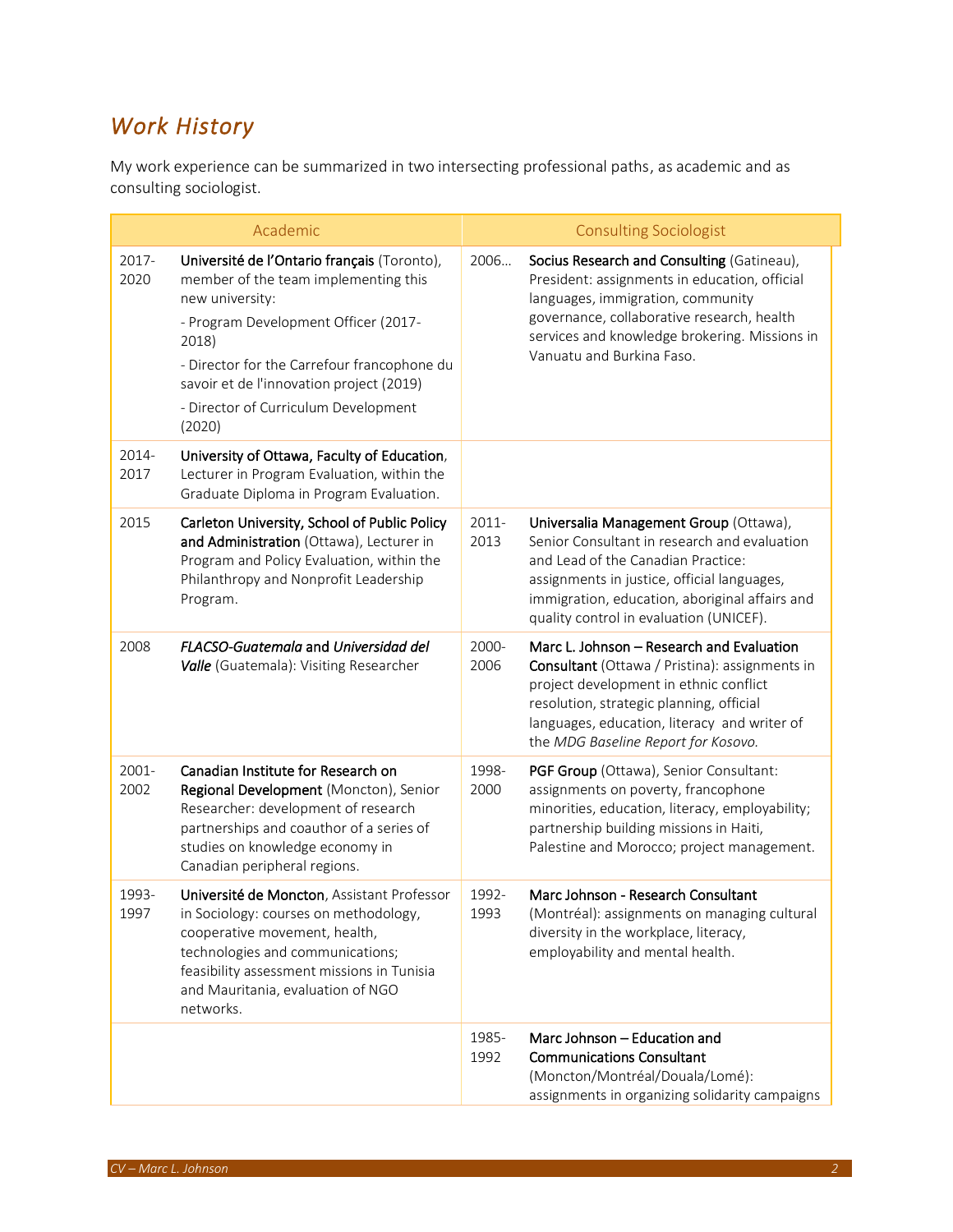| Academic | <b>Consulting Sociologist</b>                                                                                                                                                                                           |
|----------|-------------------------------------------------------------------------------------------------------------------------------------------------------------------------------------------------------------------------|
|          | and writing information and educational<br>materials on international development,<br>volunteer with the Pan African Institute for<br>Development (Douala) and evaluator of a<br>community water-supply project (Togo). |
|          | Société Radio-Canada (Moncton): Radio and<br>1981-<br>Television Reporter.<br>1983                                                                                                                                      |

# *Selected Assignments*

| <b>Examples of topics</b>                                                                               | <b>Examples of clients</b>                                                     |  |
|---------------------------------------------------------------------------------------------------------|--------------------------------------------------------------------------------|--|
| Assessment of tools and resources for services in                                                       | In Teaching and Training:                                                      |  |
| French                                                                                                  | Canadian Association of Immersion Professionals (Ottawa)                       |  |
| Experience Capitalization of a water access project                                                     | Canadian Council of Professional Fish Harvesters (Ottawa)                      |  |
| Collective impact strategy                                                                              | Canadian Council on Learning (Ottawa)                                          |  |
| Comparative study of Federal Institutions Funding<br><b>Models</b>                                      | Collège La Cité & Université Saint-Paul (Ottawa)                               |  |
| Development of evaluation frameworks                                                                    | Educacentre College (Vancouver)                                                |  |
| Evaluability study in teacher professional education                                                    | Fédération nationale des conseils scolaires francophones<br>du Canada (Ottawa) |  |
| Evaluation of a collaborative healthcare system model                                                   | Literacy New Brunswick Inc. (Fredericton)                                      |  |
| Evaluation of a community strategic plan                                                                | National Consortium for Health Training (Ottawa)                               |  |
| Evaluation of Federal Official Languages Action Plans<br>Evaluation of Federal-Provincial Agreements in | PriceWaterhouseCoopers Netherlands / European<br>Commission (The Hague)        |  |
| Education<br>Evaluation of university curricula                                                         | Réseau de développement de l'alphabétisme et des<br>compétences (Ottawa)       |  |
| Feasibility study on distance training                                                                  | In Diversity Management:                                                       |  |
| Impact study of joint college-university programs                                                       | Afriquébec NGO Network (Québec)                                                |  |
| Needs assessment and Inventory of policies,                                                             | Care International (Prishtina)                                                 |  |
| programs and services in literacy                                                                       | Commissioner of Official Languages (Ottawa)                                    |  |
| Needs assessment of first line health services<br>professionals                                         | Danish Refugee Council (Prishtina)                                             |  |
| Organization of pan-Canadian summits                                                                    | Employability and Economic Development Network -<br>Canada (Ottawa)            |  |
| Research alliance on knowledge-based community<br>governance                                            | Federation of Francophone and Acadian Communities of<br>Canada (Ottawa)        |  |
| Research and evaluation consulting services                                                             | French Language Health Planning Entities (Ontario)                             |  |
| Review of the lifelong learning programmes in French<br>in Canada                                       | Governance (Ottawa)                                                            |  |
| Strategic planning in the health sector                                                                 | National Anti-Poverty Organization (Ottawa)                                    |  |
| Strategic planning for the Francophone Immigration                                                      | One Drop Foundation (Montréal)                                                 |  |
| Initiative                                                                                              | Research Alliance on Knowledge-Based Community                                 |  |
| Study of collaborative research practices                                                               | UNICEF (Prishtina)                                                             |  |
| Study of community vitality indicators                                                                  | United Nations Country Team (Prishtina)                                        |  |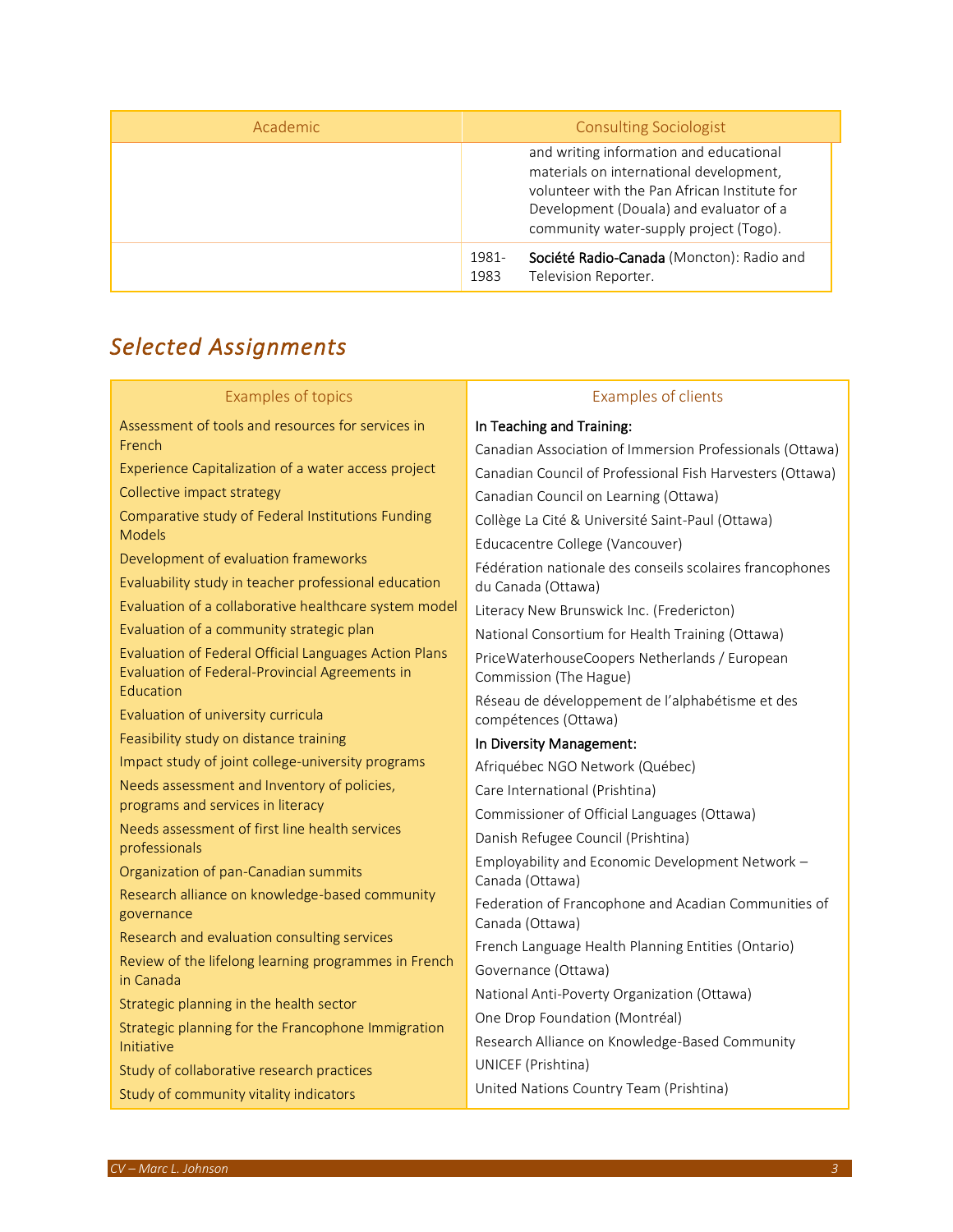| Examples of topics                                                                                 | <b>Examples of clients</b>                                |
|----------------------------------------------------------------------------------------------------|-----------------------------------------------------------|
| Study of scholarship programs                                                                      | In Policy Development:                                    |
| Study on the bilingual capacity of higher court judges                                             | Canadian Heritage (Ottawa)                                |
| in Canada                                                                                          | Immigration, Refugee and Citizenship Canada (Ottawa)      |
| Study of the Francophone Immigration Networks                                                      | Justice Canada (Ottawa)                                   |
| Structure, Governance and Partnerships                                                             | Ministerial Conference on Canadian Francophonie           |
| Study of the shortage of French-as-a-second-language                                               | (Fredericton)                                             |
| teachers in Canada                                                                                 | Ministry of Training, Colleges and Universities (Toronto) |
| Study on models and best practices regarding the<br>integration of internationally educated health | Ontario Ministry of Aboriginal Affairs (Toronto)          |
| professionals                                                                                      | Ontario Ministry of Education (Toronto)                   |
| Study on the transition to virtual service delivery                                                | Ontario Ministry of Health and Long Term Care (Toronto)   |
| Support in developing knowledge mobilization                                                       | Treasury Board of Canada Secretariat (Ottawa)             |
| strategy                                                                                           | On the Digital:                                           |
| Theory of change on language transmission                                                          | Employment and Social Development Canada (Ottawa)         |
|                                                                                                    | Export Development Canada (Ottawa)                        |
|                                                                                                    | In Academic Development:                                  |
|                                                                                                    | Université de l'Ontario français (Toronto)                |
|                                                                                                    | Université de Moncton                                     |

## *Examples of Online Publications*

Johnson, M. L. (2020). « L'Université à l'ère des compétences ». *[Perfectio](https://issuu.com/cofa-fad/docs/edition_speciale_-_hiver_2020_web)*. Hiver 2020.

Johnson, M. L. (2019). « The Université de l'Ontario français: Here's what it could become ». *[The Conversation](https://theconversation.com/the-universite-de-lontario-francais-heres-what-it-could-become-111973)*, February 24.

Johnson, M.L. (2018). *[Lifelong Learning for our](http://bv.cdeacf.ca/EA_PDF/59386.pdf)  [Francophone Community. Guide for a Local](http://bv.cdeacf.ca/EA_PDF/59386.pdf)  [Collective Impact Strategy](http://bv.cdeacf.ca/EA_PDF/59386.pdf)*. Ottawa: Réseau pour le Développement de l'alphabétisme et des compétences. [Writer]

Johnson, M.L. (2018). *[Développement de](https://sciencessociales.uottawa.ca/crfpp/sites/sciencessociales.uottawa.ca.crfpp/files/rapport_analyse_besoins_dace_2018-03-26.pdf)  [l'alphabétisme et des compétences essentielles](https://sciencessociales.uottawa.ca/crfpp/sites/sciencessociales.uottawa.ca.crfpp/files/rapport_analyse_besoins_dace_2018-03-26.pdf)  [\(DACE\) dans les communautés de langue officielle](https://sciencessociales.uottawa.ca/crfpp/sites/sciencessociales.uottawa.ca.crfpp/files/rapport_analyse_besoins_dace_2018-03-26.pdf)  [en situation minoritaire \(CLOSM\). Une analyse](https://sciencessociales.uottawa.ca/crfpp/sites/sciencessociales.uottawa.ca.crfpp/files/rapport_analyse_besoins_dace_2018-03-26.pdf)  [des besoins.](https://sciencessociales.uottawa.ca/crfpp/sites/sciencessociales.uottawa.ca.crfpp/files/rapport_analyse_besoins_dace_2018-03-26.pdf)* Ottawa, Chaire de recherche sur la Francophonie et les politiques publiques, Université d'Ottawa. Réalisée pour le compte du Bureau de l'alphabétisation et des compétences essentielles, Emploi et Développement social Canada. [Author]

Johnson, M.L. (2017). *[Développement de](https://sciencessociales.uottawa.ca/crfpp/sites/sciencessociales.uottawa.ca.crfpp/files/inventaire_dace_rapport_final_2017-12-08.pdf)  l'al[phabétisme et des compétences essentielles](https://sciencessociales.uottawa.ca/crfpp/sites/sciencessociales.uottawa.ca.crfpp/files/inventaire_dace_rapport_final_2017-12-08.pdf)  [\(DACE\) dans les communautés de langue officielle](https://sciencessociales.uottawa.ca/crfpp/sites/sciencessociales.uottawa.ca.crfpp/files/inventaire_dace_rapport_final_2017-12-08.pdf)  [en situation minoritaire \(CLOSM\). Un inventaire](https://sciencessociales.uottawa.ca/crfpp/sites/sciencessociales.uottawa.ca.crfpp/files/inventaire_dace_rapport_final_2017-12-08.pdf)  [des politiques, programmes, services et](https://sciencessociales.uottawa.ca/crfpp/sites/sciencessociales.uottawa.ca.crfpp/files/inventaire_dace_rapport_final_2017-12-08.pdf)  [fournisseurs de services](https://sciencessociales.uottawa.ca/crfpp/sites/sciencessociales.uottawa.ca.crfpp/files/inventaire_dace_rapport_final_2017-12-08.pdf)*. Ottawa, Chaire de recherche sur la Francophonie et les politiques publiques, Université d'Ottawa. Réalisée pour le compte du Bureau de l'alphabétisation et des compétences essentielles, Emploi et Développement social Canada. [Author]

Johnson, M. L. (2016). *[Plan stratégique](http://socius.ca/fr/publications)  [communautaire. Bilan de la mise en œuvre, 2007](http://socius.ca/fr/publications)- 2015. [Rapport.](http://socius.ca/fr/publications)* Gatineau: Socius recherche et conseils, 16 février. [Lead]

Johnson, M. L. (2015*). [Transmission de la langue](http://socius.ca/fr/publications/459)  [française aux jeunes francophones en situation](http://socius.ca/fr/publications/459)  [minoritaire. Théorie et stratégie. Rapport final.](http://socius.ca/fr/publications/459)* Gatineau: Socius recherche et conseils, 10 décembre. [Writer]

Johnson, M. L. (2014). [Community Governance.](http://socialsciences.uottawa.ca/cura/publications/guides)  [Lessons Learned and Guide.](http://socialsciences.uottawa.ca/cura/publications/guides) Ottawa: Research